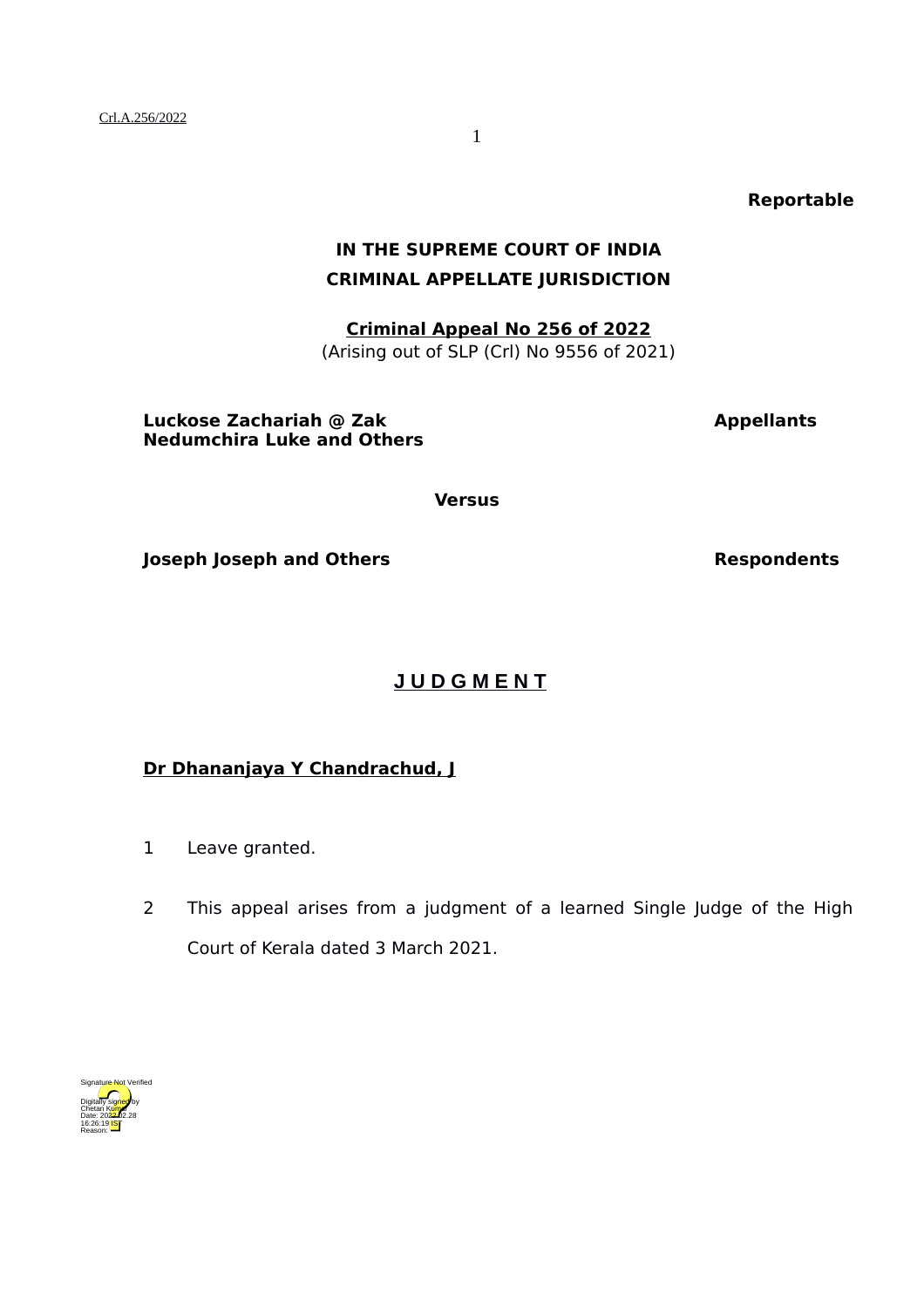- 3 On 3 February 2016, FIR 205 of 2016 was registered at police station Alappuzha North against the appellants for the alleged commission of offences punishable under Sections 294(b), 323, and 324 read with Section 34 of the Indian Penal Code 1806. The first appellant was named as the second accused, the second appellant as the third accused and the third appellant as the first accused. On 26 September 2016, the Sub-Inspector of police at Alappuzha North police station submitted a report under Section 173(2) of the Code of Criminal Procedure 1973 implicating the appellants in the commission of the alleged offences. The case came to be numbered as CC No 2177 of 2016 before the JFCM Court - I, Alappuzha.
- 4 The first appellant moved the Superintendent of Police and the IGP complaining of the registration of a false case and sought a further investigation in the matter. On 21 February 2017, the Dy SP (Administration) Alappuzha submitted a report recording that there were serious flaws in the earlier investigation. On 6 December 2017, the Dy SP Crime Branch submitted a supplementary report before the court of the JFCM Court - I, Alappuzha recommending that the proceedings against the appellants be dropped on the ground that no offence had been established during the course of the further investigation.
- 5 The first respondent filed a protest petition. By an order dated 19 May 2018, the Magistrate dismissed the protest petition for want of prosecution. On 30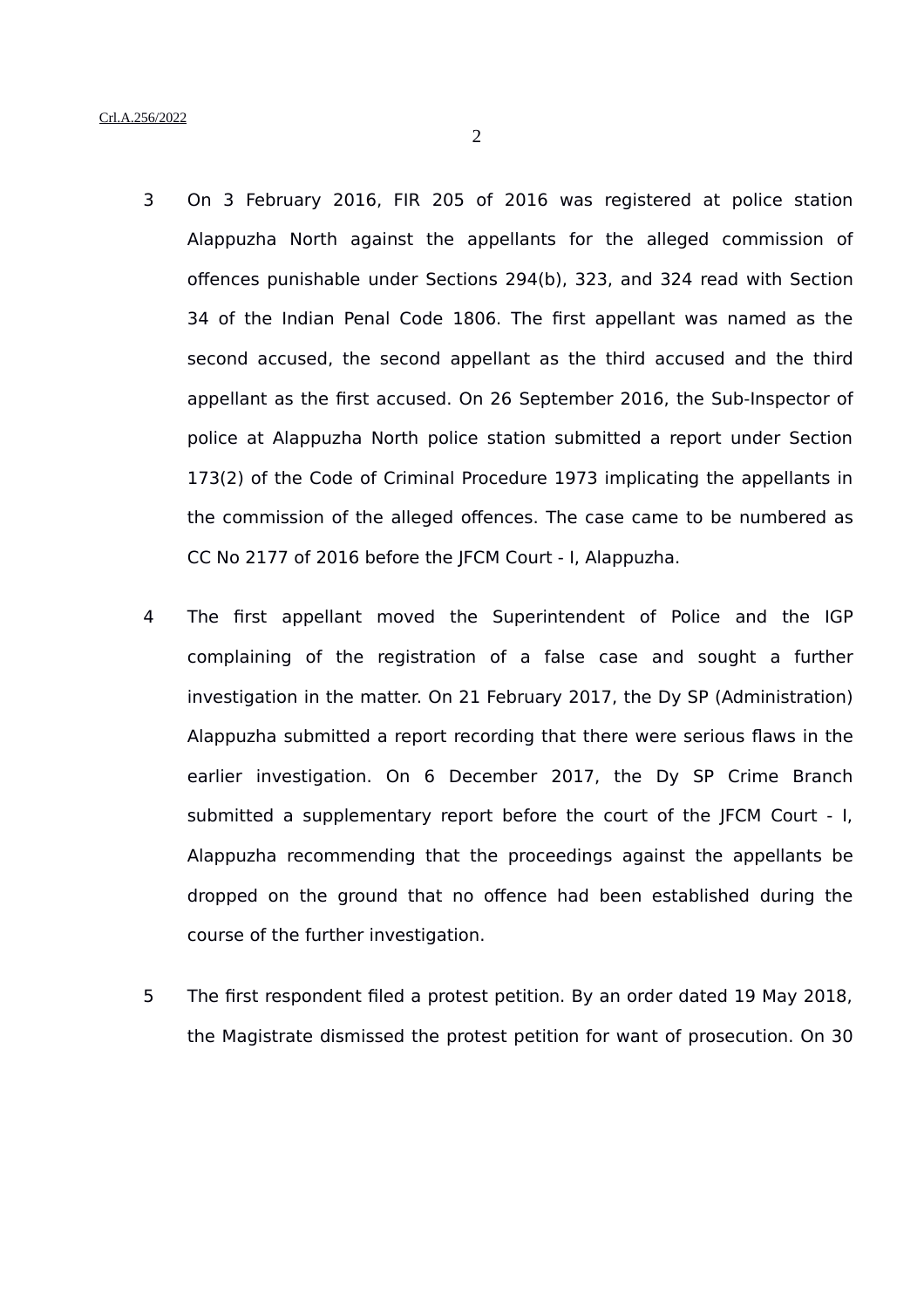May 2018, the Magistrate accepted the final report observing that the protest petition lodged by the complainant had been dismissed.

- 6 The first respondent at whose behest the FIR was registered challenged the order of the Magistrate before the Sessions Court, Alappuzha. Exercising the revisional jurisdiction, the Sessions Judge set aside the order of the Magistrate on 26 October 2019 and directed the Magistrate to take the case on file and proceed further in accordance with law. While doing so, the Sessions Judge relied on a judgment of a Single Judge of the High Court of Kerala in Joseph v. Antony Joseph<sup>[1](#page-2-0)</sup>. Aggrieved by the order of the Sessions Judge, the appellants moved the High Court under Section 482 of the Code of Criminal Procedure. The High Court by its impugned judgment dated 3 March 2021 dismissed the petition on the following grounds:
	- (i) The positive and negative reports submitted under the Sub-sections (2) and (8) of Section 173 respectively must be read conjointly to determine if there is prima facie ground for believing that the accused has committed the offence. The reports do not have a separate existence. This position is settled by the decision of the Supreme Court in **Vinay Tyagi** v. **Irshad Ali[2](#page-2-1)** ;

<span id="page-2-1"></span><span id="page-2-0"></span>1 2018 (3) KHC 23 2 (2013) 5 SCC 762 3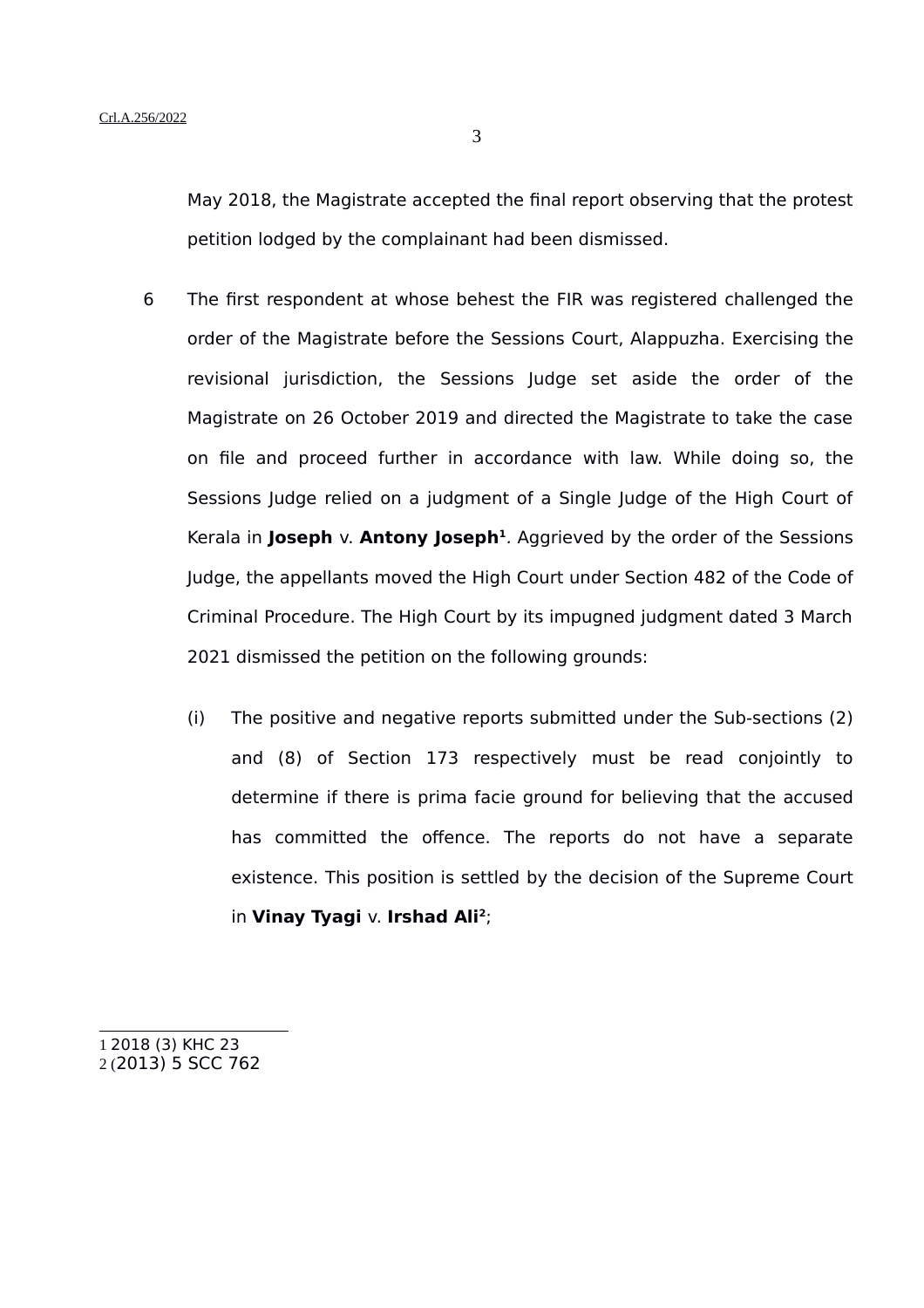- (ii) There is no scope for filling a protest petition against a report under Section 173(2) or Section 173(8) of the CrPC. The protest petition and its dismissal for non-prosecution does not have any legal impact; and
- (iii) The scope of a protest petition would arise only when both the reports that is, the final report under Section 173(2) CrPC and the supplementary report under Section 173(8) CrPC, are "negative reports".
- 7 While entertaining the Special Leave Petition on 13 December 2021, the following order was passed by this Court, recording the submissions of the appellants:
	- "1 Mr R Basant, Senior Counsel appearing on behalf of the petitioners, has, while placing reliance on the decision of this Court in **Vinay Tyagi <sup>v</sup> Irshad Alia alias Deepak** (2013) 5 SCC 762, (paragraphs 41 and 42), submitted that since a supplementary report under Section 173(8) of the Code of Criminal Procedure 1973 was presented before the Magistrate after further investigation, the Magistrate would be required to take into account both the report under Section 173(2) as well as the supplementary report and then determine as to whether there is any ground for proceeding. However, it has been submitted that on the basis of the judgment of the High Court which has been cited in the order of the Sessions Judge only the report under Section 173(2) would be considered while the supplementary report would be taken into account at the stage of the trial.
	- 2 Issue notice, returnable on 18 February 2022.
	- 3 Counter affidavit, if any, be filed within a period of four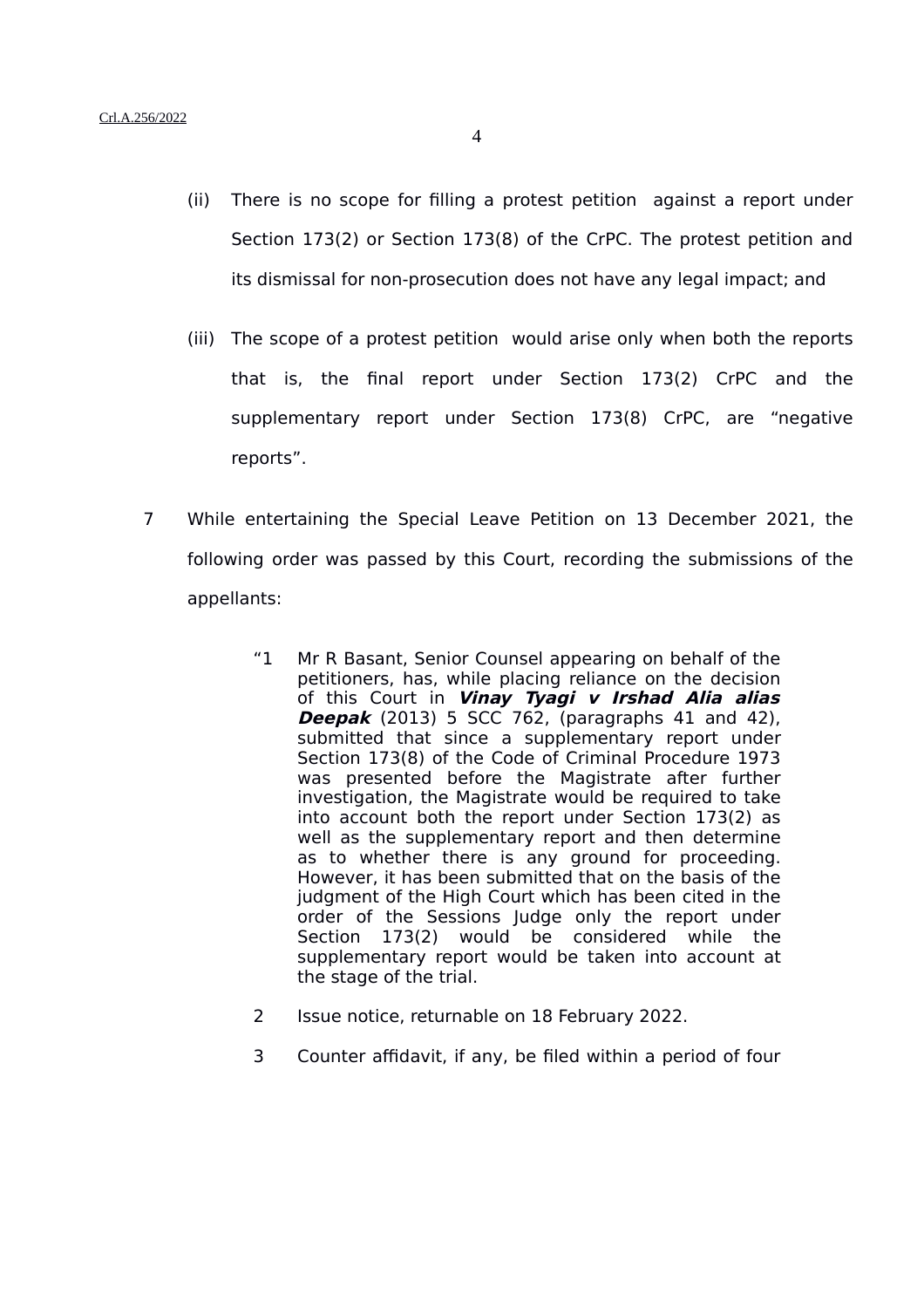weeks from the date of service.

- 4 Pending further orders, there shall be a stay of further proceedings in CC 2177/2016 pending before the Judicial First Class Magistrate Court-I, Alappuzha."
- 8 In pursuance of the order issuing notice, the respondents have appeared in these proceedings. Accordingly, we have heard Mr R Basant, learned senior counsel appearing on behalf of the appellants with Mr Raghenth Basant and Dr S Gopakumaran Nair, learned senior counsel for the first respondent with Mr T G Narayanan Nair.
- 9 The initial report under Section 173(2) CrPC which was submitted before the competent court after investigation found that *prima facie* the appellants were involved in the commission of the offences alleged. The subsequent report under Section 173(8) however has come to the conclusion that the proceedings were liable to be dropped since *prima facie* no case involving the commission of the offences has been established.
- 10 In the judgment of this Court in **Vinay Tyagi** (supra) it has been held that a further investigation conducted under the orders of the court or by the police on its own accord would lead to the filing of a supplementary report. The supplementary report, the Court noted, would have to be dealt with "as part of the primary report" in view of the provisions of sub-Sections 3 to 6 of Section 173.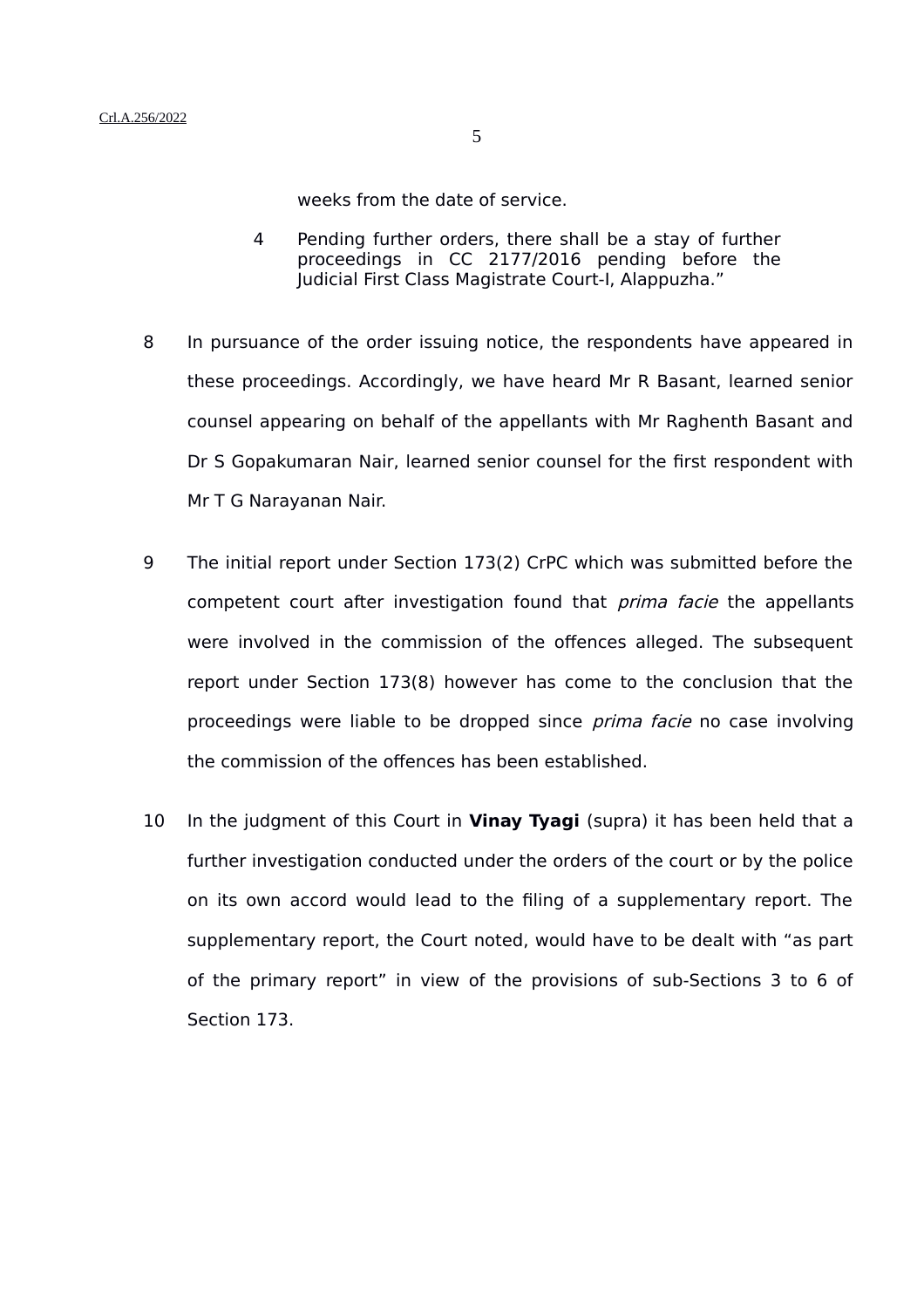## Crl.A.256/2022

11 Section 173(8) specifically provides as follows:

"(8) Nothing in this section shall be deemed to preclude further investigation in respect of an offence after a report under sub- section (2) has been forwarded to the Magistrate and, where upon such investigation, the officer in charge of the police station obtains further evidence, oral or documentary, he shall forward to the Magistrate a further report or reports regarding such evidence in the form prescribed; and the provisions of sub- sections (2) to (6) shall, as far as may be, apply in relation to such report or reports as they apply in relation to a report forwarded under sub- section (2)."

12 In terms of sub-Section 8 of Section 173, in the event of a further investigation, the report has to be forwarded to the Magistrate upon which, the provisions of sub-Sections (2) to (6) shall (as far as may be) apply in relation to such report or reports as they apply in relation to a report forwarded in sub-section (2). In this backdrop, while interpreting the above provisions, in **Vinay Tyagi** (supra) this Court held thus:

> "42. Both these reports have to be read conjointly and it is the cumulative effect of the reports and the documents annexed thereto to which the court would be expected to apply its mind to determine whether there exist grounds to presume that the accused has committed the offence. If the answer is in the negative, on the basis of these reports, the court shall discharge an accused in compliance with the provisions of Section 227 of the Code."

13 The decision in **Vinay Tyagi** (supra) was noticed together with other decisions of this Court in the judgment of a three-Judge Bench in **Vinubhai**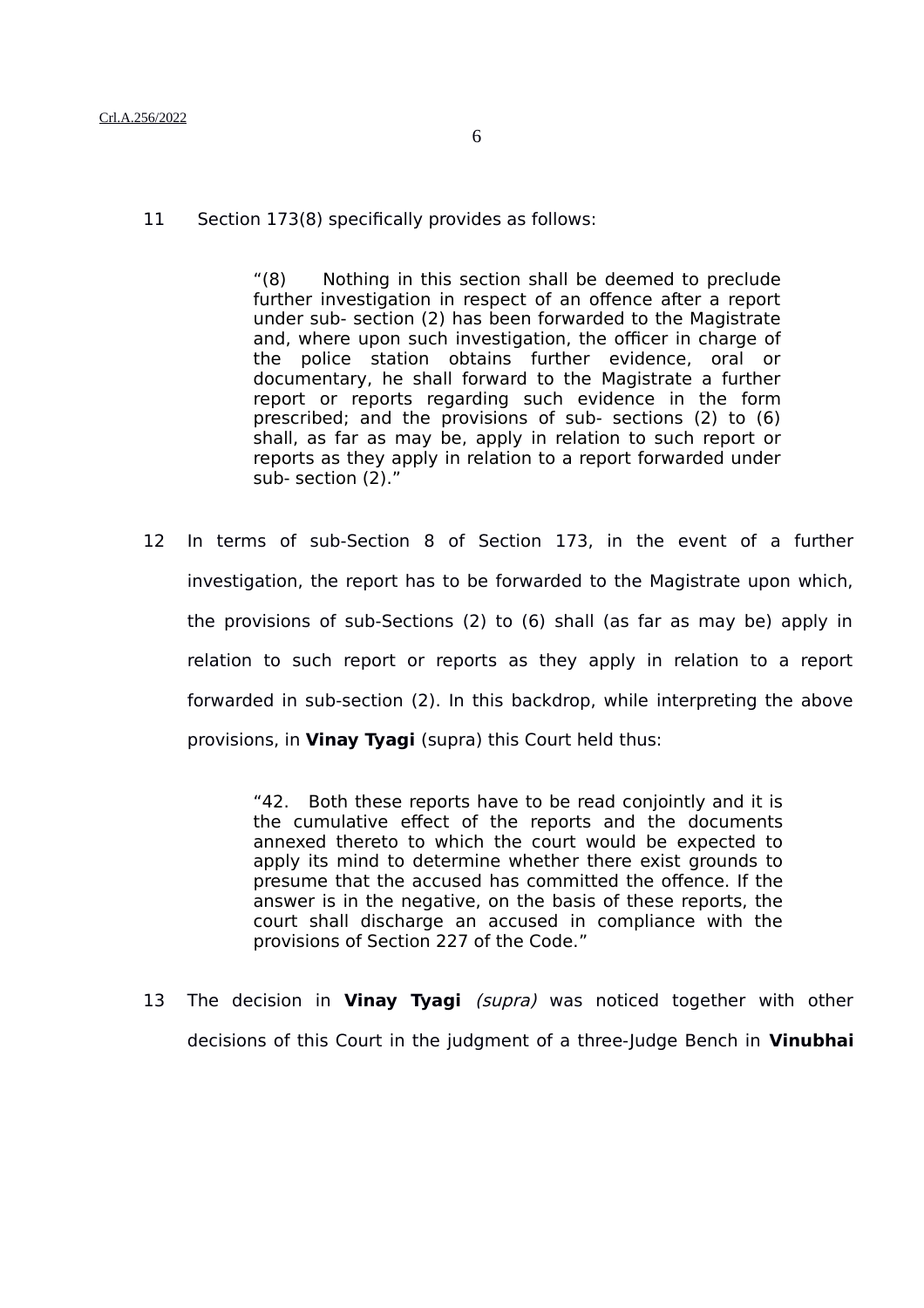## **Haribhai Malaviya** v. **State of Gujarat[3](#page-6-0)** . This Court held:

"42. There is no good reason given by the Court in these decisions as to why a Magistrate's powers to order further investigation would suddenly cease upon process being issued, and an accused appearing before the Magistrate, while concomitantly, the power of the police to further investigate the offence continues right till the stage the trial commences. Such a view would not accord with the earlier judgments of this Court, in particular, Sakiri [Sakiri Vasu v. State of U.P., (2008) 2 SCC 409 : (2008) 1 SCC (Cri) 440], Samaj Parivartan Samudaya [Samaj Parivartan Samudaya v. State of Karnataka, (2012) 7 SCC 407 : (2012) 3 SCC (Cri) 365], Vinay Tyagi [Vinay Tyagi v. Irshad Ali, (2013) 5 SCC 762 : (2013) 4 SCC (Cri) 557], and Hardeep Singh [Hardeep Singh v. State of Punjab, (2014) 3 SCC 92 : (2014) 2 SCC (Cri) 86]; Hardeep Singh [Hardeep Singh v. State of Punjab, (2014) 3 SCC 92 : (2014) 2 SCC (Cri) 86] having clearly held that a criminal trial does not begin after cognizance is taken, but only after charges are framed. What is not given any importance at all in the recent judgments of this Court is Article 21 of the Constitution and the fact that the Article demands no less than a fair and just investigation. To say that a fair and just investigation would lead to the conclusion that the police retain the power, subject, of course, to the Magistrate's nod under Section 173(8) to further investigate an offence till charges are framed, but that the supervisory jurisdiction of the Magistrate suddenly ceases midway through the pre-trial proceedings, would amount to a travesty of justice, as certain cases may cry out for further investigation so that an innocent person is not wrongly arraigned as an accused or that a prima facie guilty person is not so left out. There is no warrant for such a narrow and restrictive view of the powers of the Magistrate, particularly when such powers are traceable to Section 156(3) read with Section 156(1), Section  $2(h)$  and Section 173(8) CrPC, as has been noticed hereinabove, and would be available at all stages of the progress of a criminal case before the trial actually commences. It would also be in the interest of justice that this power be exercised suo motu by the Magistrate himself, depending on the facts of each case.

<span id="page-6-0"></span>3 (2019) 17 SCC 1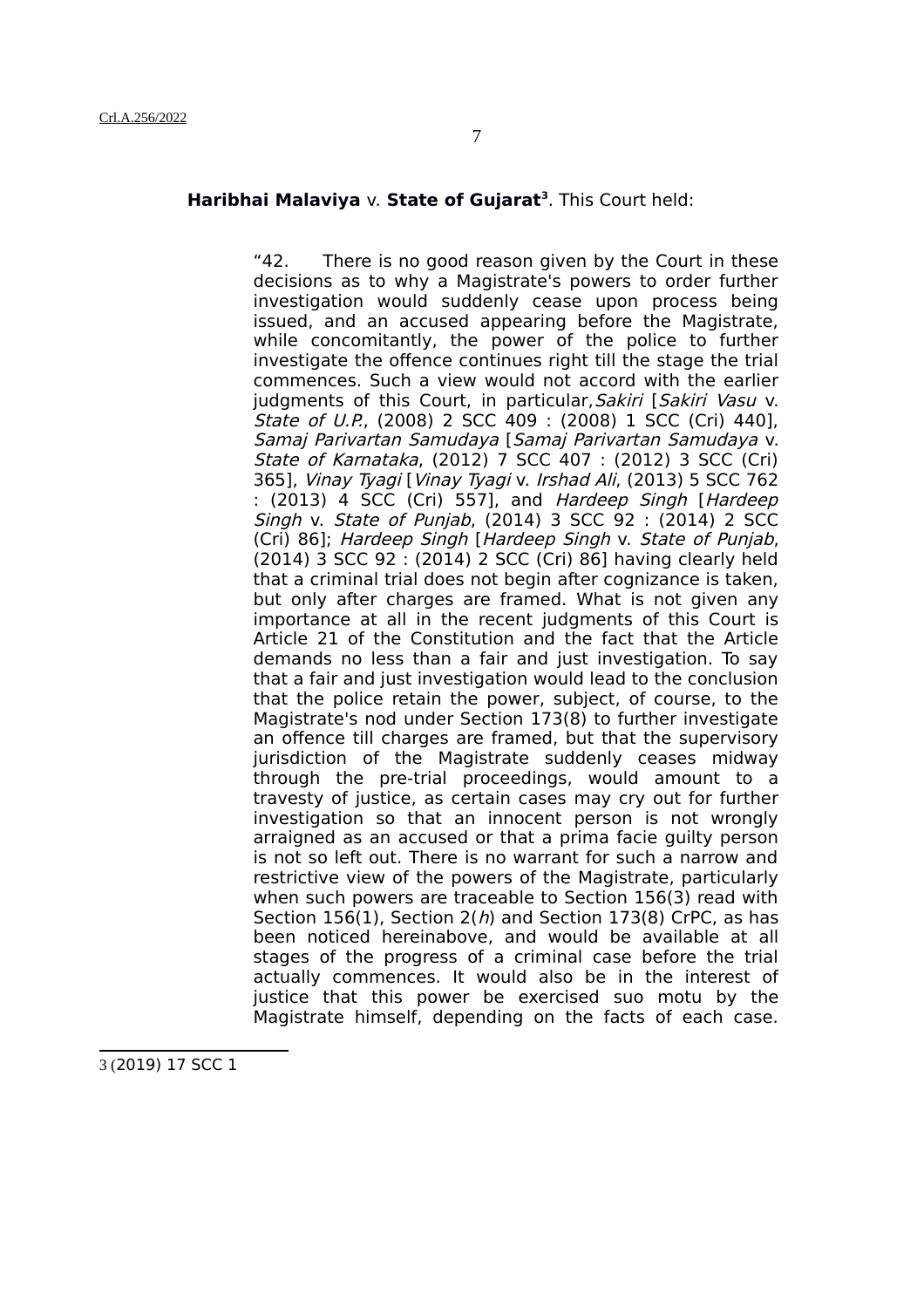Whether further investigation should or should not be ordered is within the discretion of the learned Magistrate who will exercise such discretion on the facts of each case and in accordance with law. If, for example, fresh facts come to light which would lead to inculpating or exculpating certain persons, arriving at the truth and doing substantial justice in a criminal case are more important than avoiding further delay being caused in concluding the criminal proceeding, as was held in Hasanbhai Valibhai Qureshi [Hasanbhai Valibhai Qureshi v. State of Gujarat, (2004) 5 SCC 347 : 2004 SCC (Cri) 1603] . Therefore, to the extent that the judgments in Amrutbhai Shambhubhai Patel [Amrutbhai Shambhubhai Patel v. Sumanbhai Kantibhai Patel, (2017) 4 SCC 177 : (2017) 2 SCC (Cri) 331], Athul Rao [Athul Rao v. State of Karnataka, (2018) 14 SCC 298 : (2019) 1 SCC (Cri) 594] and Bikash Ranjan Rout [Bikash Ranjan Rout v. State (NCT of Delhi), (2019) 5 SCC 542 : (2019) 2 SCC (Cri) 613] have held to the contrary, they stand overruled. Needless to add, Randhir Singh Rana v. State (Delhi Admn.) [Randhir Singh Rana v. State (Delhi Admn.), (1997) 1 SCC 361] and Reeta Nag v. State of W.B. [Reeta Nag v. State of W.B., (2009) 9 SCC 129 : (2009) 3 SCC (Cri) 1051] also stand overruled."

14 In the present case, the record before the Court indicates that upon the submission of the supplementary report, the JFCM Court - I, Alappuzha by an order dated 19 May 2018 dismissed the protest petition submitted by the first respondent for non-prosecution. On 30 May 2018, the JFCM proceeded to accept the supplementary report in terms of the following order:

> "It is seen from the records that after further investigation, police has referred the charge against the accused. Notice was issued to Defacto Complainant and he filed C.M.P. 155/2018 against the refer charge. The same was dismissed on 19.05.2018 due to non prosecution. Hence, final report referring the charge as false is hereby accepted. Hence, the further proceedings are dropped.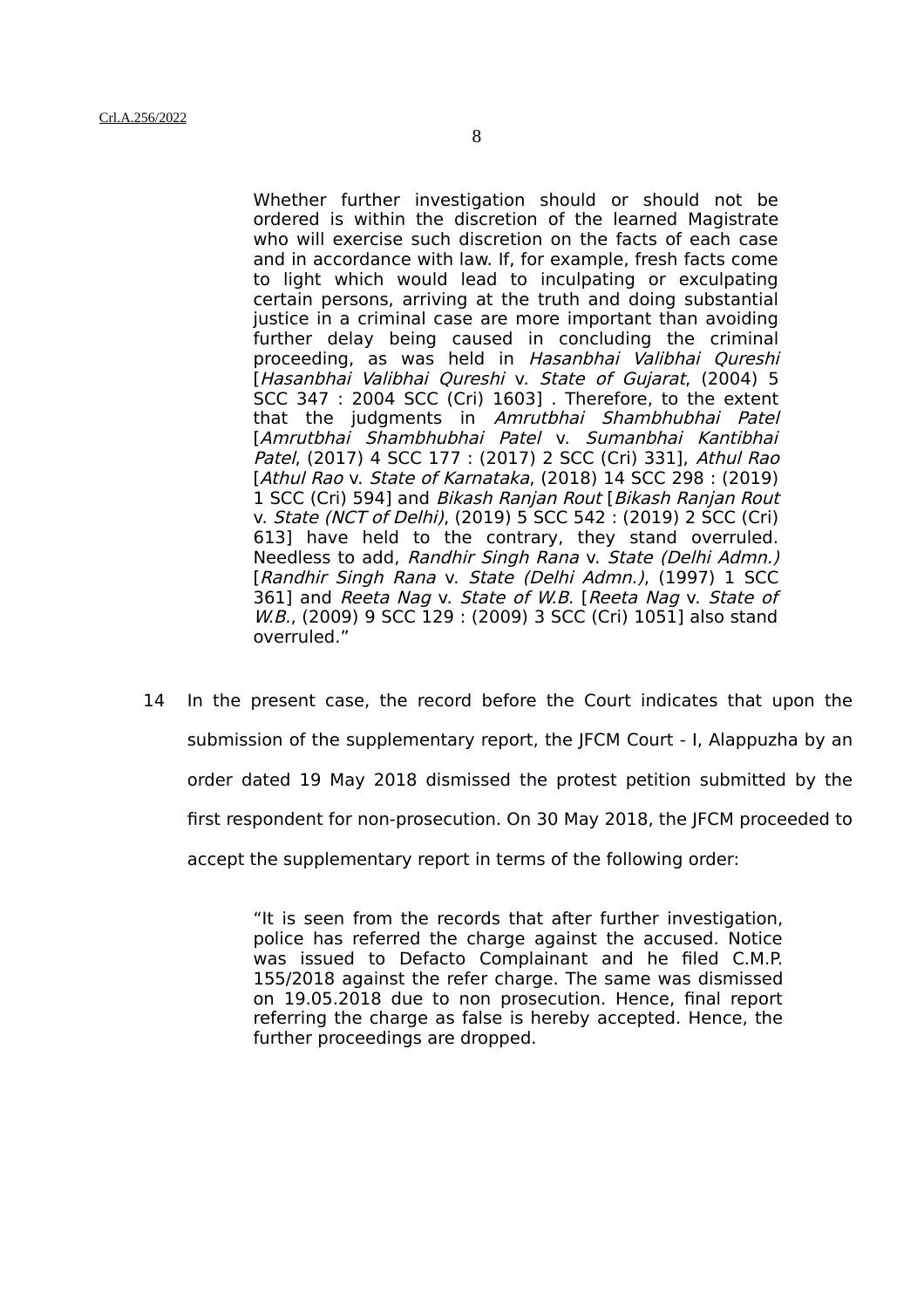Hence, the further proceedings in the case dropped."

15 The Sessions Judge was justified in setting aside the order of the Magistrate for the simple reason that after the supplementary report submitted by the investigating officer, the Magistrate was duty bound in terms of the dictum in paragraph 42 of the decision in **Vinay Tyagi** (supra), as well as the subsequent three-Judge Bench decision in **Vinubhai Haribhai Malaviya** (supra) to consider both the original report and the supplementary report before determining the steps that have to be taken further in accordance with law. The Magistrate not having done so, it was necessary to restore the proceedings back to the Magistrate so that both the reports could be read conjointly by analyzing the cumulative effect of the reports and the documents annexed thereto, if any, while determining whether there existed grounds to presume that the appellants have committed the offence. The order of the Sessions Judge restoring the proceedings back to the Magistrate was correct to that extent. However, the Sessions Judge proceeded to rely upon the decision of a Single Judge of the Kerala High Court in **Joseph** (supra), where it was held that:

> "7. […] When a positive report under Section 173(2) of Cr.P.C. is followed by a negative report under Section 173(8) Cr.P.C. and cognizance has been taken upon the former report, the magistrate shall proceed with the case ignoring the latter report. But the supplementary report and the papers connected therewith shall form part of the record of the case and can be used at the trial. What I should do is to dispose of the Crl.M.C. making this position clear."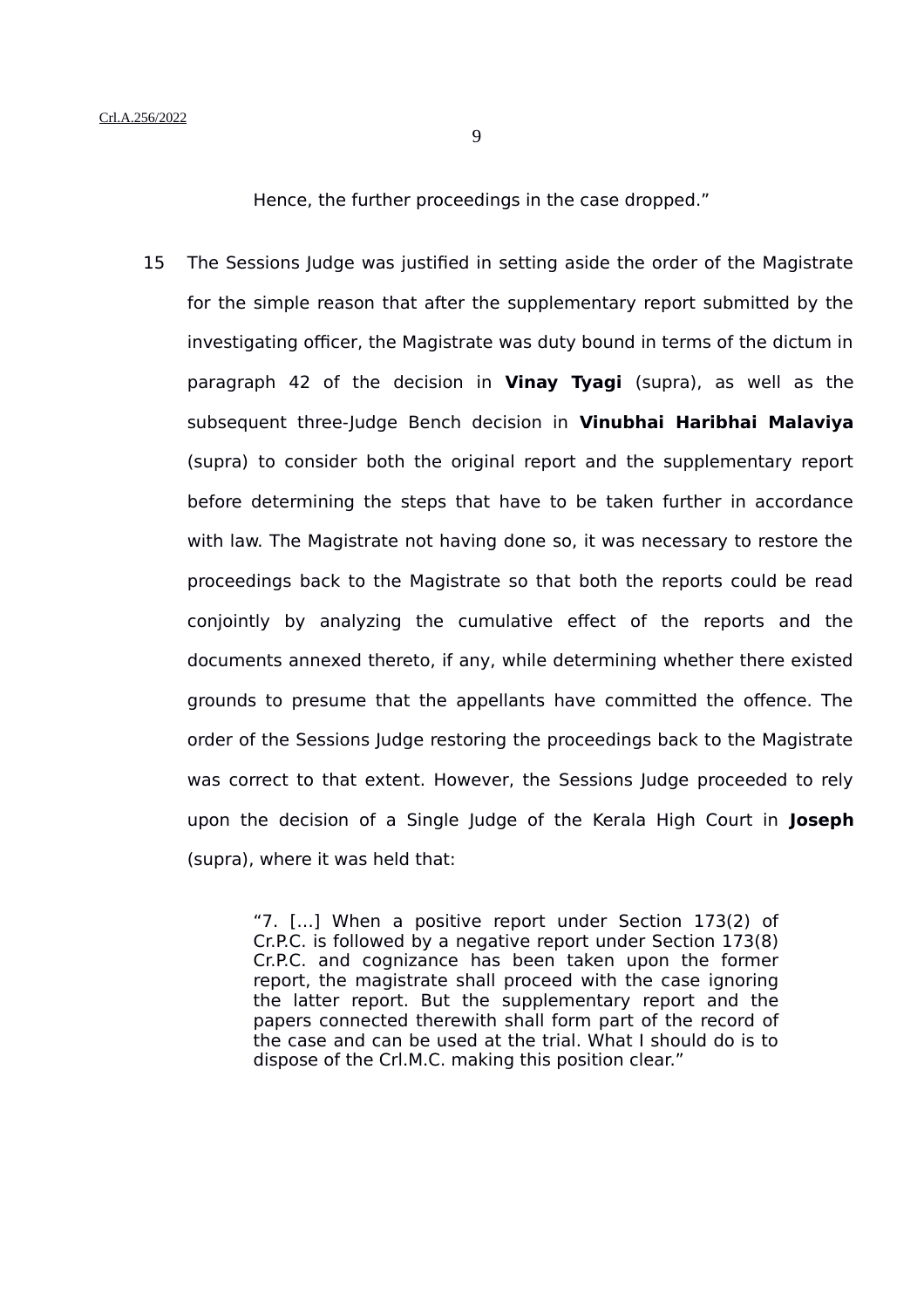16 In view of the clear position of law which has been enunciated in the judgments of this Court, both in **Vinay Tyagi** (supra) and **Vinubhai Haribhai Malaviya** (supra), it is necessary for the Magistrate, to have due regard to both the reports, the initial report which was submitted under Section 173(2) as well as the supplementary report which was submitted after further investigation in terms of Section 173(8). It is thereafter that the Magistrate would have to take a considered view in accordance with law as to whether there is ground for presuming that the persons named as accused have committed an offence. While the High Court has relied upon the decision in **Vinay Tyagi** (supra)**,** it becomes necessary for this Court to set the matter beyond any controversy having due regard to the fact that the Sessions Judge in the present case had while remitting the proceedings back to the Magistrate relied on the judgment of the Single Judge of the Kerala High Court in **Joseph** (supra) which is contrary to the position set out in **Vinay Tyagi**. Hence, the JFCM – I Alappuzha shall reexamine both the reports in terms of the decisions of this Court in **Vinay Tyagi vs Irshad Ali alias Deepak** and **Vinubhai Haribhai Malaviya vs State of Gujarat** as noted above and in terms of the observations contained in the present judgment. The Magistrate shall take a considered decision expeditiously within a period of one month from the date of the present order.